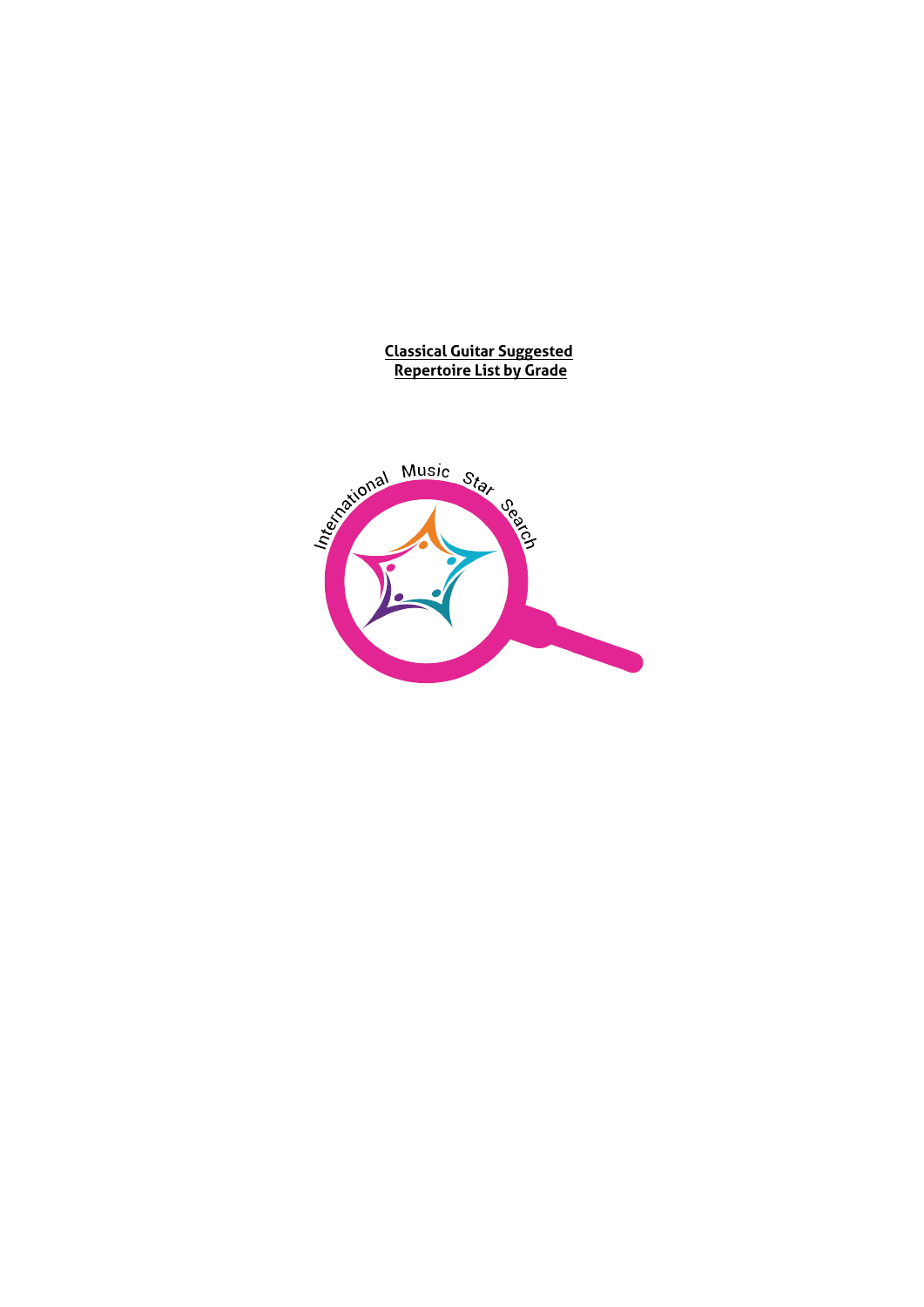### **GRADE ONE REPERTOIRE.**

| PERFORMANCE. | Three lists required. A.B.C.                     |
|--------------|--------------------------------------------------|
|              | See Page 5 for possible alternative list choice. |

### **LIST A. Study. One selection required.**

| Classical Guitar Technique. Vol.1.      |                                 |               | Shearer.     | Colombo.      |
|-----------------------------------------|---------------------------------|---------------|--------------|---------------|
|                                         | Andante. No.1 or 2.             | Page 72 & 73. | Guiliani.    |               |
|                                         | Etude 2.                        |               | F.Sor.       |               |
|                                         | G.A.30. Studies for Right Hand. |               | Guiliani.    |               |
|                                         | No. 1.2.3.4.5.6.7.8.9.10.       |               |              | Schott.       |
|                                         | G.A.79. No 1 or 2.              |               | F.Sor.       | Schott.       |
|                                         | G.A.81. No 1.2.3. or 4.         |               | F Sor.       | Schott.       |
|                                         | Prelude 4 or 6.                 |               |              |               |
| Music From the Student Repertorie. G101 |                                 |               | J.Mills.     | Mus.New Serv. |
|                                         | Lesson 2.                       |               | D.Aguado.    |               |
| Studies in Apoyando.                    | No. 6 or 7.                     |               | Duarte.      | Ricordi.      |
| 50 Studies for Guitar.                  | Edit. Gonzalez.                 |               | Aguado.      | Ricordi.      |
|                                         | No. 4.5.6.7.8.9.                | Any one.      |              |               |
| OWN CHOICE.                             |                                 |               |              |               |
| LIST B.                                 |                                 |               |              |               |
| An Hour With The Guitar. Arr.           |                                 |               | Gotze.       | Schott.       |
|                                         | Folk Song.                      | Page 10.      | Giuliani.    |               |
|                                         | Walzer $(2)$ .                  | 13.<br>11     | Giuliani.    |               |
|                                         | Andantino.                      | 11<br>14.     | Giuliani.    |               |
|                                         | Allegretto.                     | 11<br>18.     | F.Sor.       |               |
|                                         | Andantino. (1).                 | 11<br>19.     | F.Sor.       |               |
| Classic Guitar Collection. Vol.3.       | Edit.                           |               | L. Bolotine. | Ariel Pub.    |
|                                         | Nine Country Dances. No.4.      | Page 5.       |              | Anon.         |

#### OWN CHOICE.

| Carols for Guitar.                  | Adeste Fidelis or Coventry Carol. Trad.                      | Novello.    |                    |
|-------------------------------------|--------------------------------------------------------------|-------------|--------------------|
| Elizabethan Melodies.               | Greensleeves. G.A.217.                                       |             | Schott.            |
| Let us Have Music For Guitar. Edit. |                                                              | P.Sterrett. | Allans. C.Fischer. |
|                                     | Any suitable ONE (79 melodies.) Must reflect Grade standard. |             |                    |
| OWN CHOICE.                         |                                                              |             |                    |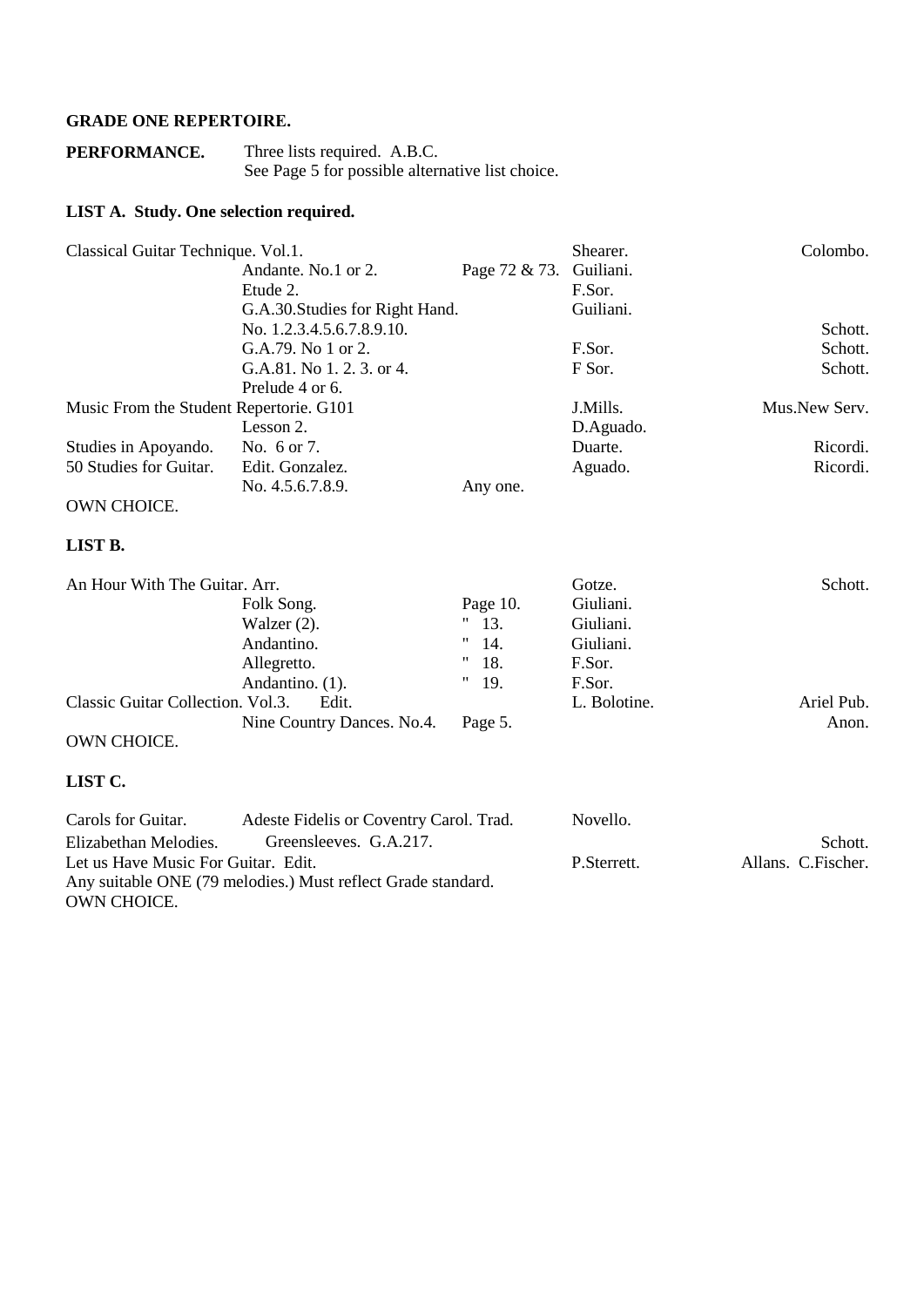# **GRADE TWO REPERTOIRE.**

**PERFORMANCE.** Three pieces required. List. A. B. C.

# **LIST A.**

| An Hour With The Guitar.Arr.Gotze. Etude.<br>Music From the Student Repertorie. G101 | Lesson $1$ .                                      | Page 19.<br>J.Mills.<br>Page 6 | F.Sor.       | Schott.<br>Mus.New Serv. |
|--------------------------------------------------------------------------------------|---------------------------------------------------|--------------------------------|--------------|--------------------------|
|                                                                                      | Allegro.                                          | Page 17.                       | D.Aguado.    |                          |
| 50 Studies for Guitar. Edit. Gonzalez.                                               |                                                   |                                | Aguado.      | Ricordi.                 |
|                                                                                      | Nos.10 to 20.                                     | Any one.                       |              |                          |
| OWN CHOICE.                                                                          | AGME approval required.                           |                                |              |                          |
| LIST B.                                                                              |                                                   |                                |              |                          |
| An Hour With The Guitar. Arr.                                                        |                                                   |                                | Gotze.       | Schott.                  |
|                                                                                      | Allegretto.                                       | Page 18.                       | F.Sor.       |                          |
|                                                                                      | Walzer. (3).                                      | " 18.                          | Aguado.      |                          |
| Classic Guitar Collection. Vol.3. Edit.                                              |                                                   |                                | L. Bolotine. | Ariel Pub.               |
|                                                                                      | 9 Country Dances. No.3. 5 or 6. Pages 5 & 6.      |                                |              |                          |
|                                                                                      | Incomparable.                                     | Page 35.                       |              | Anon.                    |
|                                                                                      | Thirty Two Pieces. No.3 or 31. Pages $43 \& 58$ . |                                |              |                          |
| Music From the Student Repertorie. G101                                              |                                                   |                                | J.Mills.     | Mus.New Serv.            |
|                                                                                      | A Toy. From Jane Pickering's Lute Book.           |                                |              | Anon.                    |
|                                                                                      | Allegro.                                          | Page 17.                       | Giuliani.    |                          |
|                                                                                      | Minuet in G.                                      | Page 26.                       | F.Sor.       |                          |
| OWN CHOICE.                                                                          | AGME approval required.                           |                                |              |                          |

| Andantino.<br>English Lute Composers. Classic Guitar. | Best of Carulli.                                             | Mel Bay. 93454. | Castle. Chappell.<br>Castle. Chappell. |
|-------------------------------------------------------|--------------------------------------------------------------|-----------------|----------------------------------------|
|                                                       | Wilson's Wilde.                                              | J.Dowland.      |                                        |
|                                                       | Sellinger's Round.                                           |                 |                                        |
|                                                       | 16th C. Dance Tune.                                          |                 |                                        |
| Let us Have Music For Guitar. Edit.                   |                                                              | P.Sterrett.     | Allans. C. Fischer.                    |
|                                                       | Any suitable ONE (79 melodies.) Must reflect Grade standard. |                 |                                        |
| Pastorale.                                            | Best of Carulli.                                             | Mel Bay. 93454. | Castle. Chappell.                      |
|                                                       | 10 Brazilian Folk Tunes. No 1 or 3.                          |                 | Columbia Music.                        |
| OWN CHOICE.                                           | AGME approval required.                                      |                 |                                        |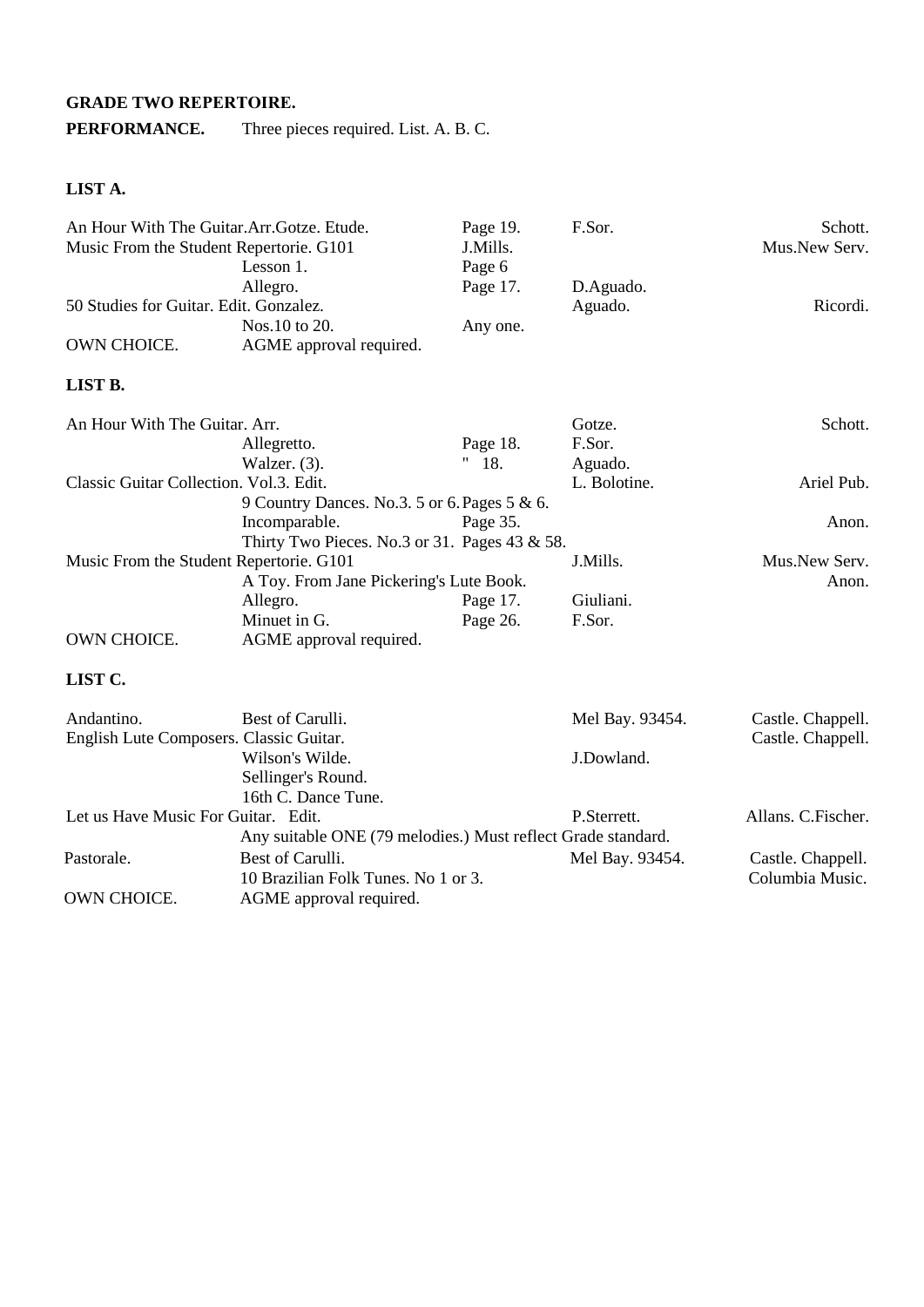### **GRADE THREE REPERTOIRE.**

**PERFORMANCE.** Three pieces required. LISTS A. B. C.

#### **LIST A.**

| Guitarcosmos 2.                           | Arpeggio Study.                                         |           | Brindle.                      | Schott.11388.                 |
|-------------------------------------------|---------------------------------------------------------|-----------|-------------------------------|-------------------------------|
| Progressive Studies for Beginners. Op.31. |                                                         |           | F.Sor.                        | Belwyn Mills.                 |
|                                           | Nos. 2, 3, 5, or 6.                                     |           |                               | (Kalmus Guitar Series. 4255.) |
| Music From the Student Repertorie. G101   |                                                         |           | J.Mills.                      | Mus.New Serv.                 |
|                                           | Lesson 3 or 4.                                          |           | D.Aguado.                     |                               |
|                                           | Study in E.                                             | Page 25.  | F.Sor.                        |                               |
|                                           | Study in E Minor.                                       | Page 28.  | Tarrega.                      |                               |
|                                           | Studi Per Chitarra.<br>Edit.                            | R.Chiesa. | Giulinani.                    | Zerboni.                      |
|                                           | Nos. 1 to 7.                                            |           | Any TWO studies to be played. |                               |
| 50 Studies for Guitar. Edit. Gonzalez.    |                                                         |           | Aguado.                       | Ricordi.                      |
|                                           | Nos. 22 to 50.                                          |           | Any TWO studies to be played. |                               |
| OWN CHOICE.                               | AGME approval required.                                 |           |                               |                               |
| LIST B.                                   |                                                         |           |                               |                               |
| An Hour With The Guitar. Arr.             |                                                         |           | Gotze.                        | Schott.                       |
|                                           | Andantino.                                              | Page 21.  | F.Carulli.                    |                               |
| Classic Guitar Collection. Vol.3. Edit.   |                                                         |           | L. Bolotine.                  | Ariel Pub.                    |
|                                           | Five Easy Pieces. No.1.                                 | Page 9.   | Carulli.                      |                               |
|                                           | Three Easy Sonatinas.                                   |           |                               |                               |
|                                           | Larghetto.                                              | Page 13.  | Carulli.                      |                               |
|                                           | Petite Piece.                                           | Page 41.  | Mozart.                       |                               |
| Music From the Student Repertorie. G101   |                                                         |           | J.Mills.                      | Mus.New Serv.                 |
|                                           | Sarabande                                               |           |                               |                               |
|                                           | Minuet.                                                 | Page 13.  | R.de Visee.                   |                               |
|                                           | 32 Various Pieces from the 16th to 20th Century. Vol.2. |           | Belwin Mills.                 |                               |
|                                           | Kalmus Guitar Series. No.4213.                          |           |                               |                               |
|                                           | No.1. Fantasia.                                         |           | L.Milan.                      |                               |
|                                           | No.2. Fantasia.                                         |           | de Fuenllana.                 |                               |
|                                           | No.5. Fantasia. (No.1.)                                 |           | S.Molinaro.                   |                               |
| OWN CHOICE.                               | AGME approval required.                                 |           |                               |                               |

| Flamenco Variations.                         | No $1 \& 2$ . OR No $1 \& 3$ .                                | S.Papas.    |         | Columbia.  |
|----------------------------------------------|---------------------------------------------------------------|-------------|---------|------------|
| La Cumparsita.                               |                                                               | Rodriguez.  |         | RB 0112.   |
| Let us Have Music For Guitar.                |                                                               | P.Sterrett. | Allans. | C.Fischer. |
|                                              | Any Suitable ONE. (79 melodies.) Must reflect Grade standard. |             |         |            |
| Six Traditional Songs. Polly OR Nuts in May. |                                                               | Hollier.    |         | Ricordi.   |
| OWN CHOICE.                                  | AGME approval required.                                       |             |         |            |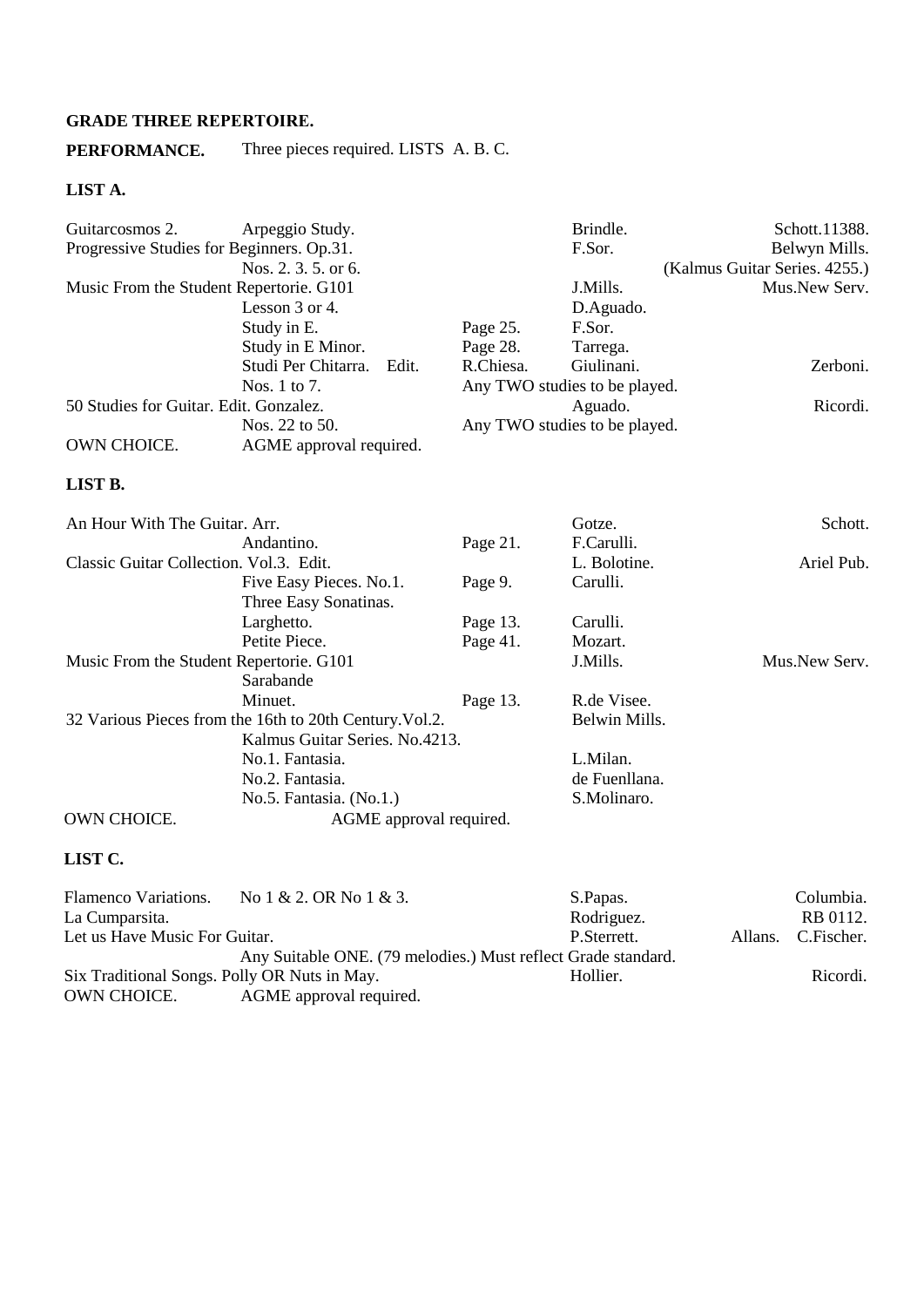### **GRADE FOUR REPERTOIRE.**

**PERFORMANCE.** Three pieces required. LISTS A. B. C.

# **LIST A.**

|                                         | Music From the Student Repertorie. G101                 |                  | J.Mills.                      | Mus.New Serv.           |
|-----------------------------------------|---------------------------------------------------------|------------------|-------------------------------|-------------------------|
|                                         | Study in A.                                             | Page 10.         | Carcassi.                     |                         |
|                                         | Progressive Studies for Beginners. Op.31.               |                  | F.Sor.                        | Belwyn Mills.           |
|                                         | Nos. 7.8.9.10.11.                                       | Any TWO studies. |                               | (Kalmus Guitar Series.) |
| Studi Per Chitarra.                     | Edit. R.Chiesa.<br>Giulinani. Zerboni.                  |                  |                               |                         |
|                                         | Nos. 8 to 14.                                           |                  | Any TWO studies to be played. |                         |
| OWN CHOICE.                             | AGME approval required.                                 |                  |                               |                         |
| LIST B.                                 |                                                         |                  |                               |                         |
| Classic Guitar Collection. Vol.3. Edit. |                                                         |                  | L. Bolotine.                  | Ariel Pub.              |
|                                         | 10 Easy Pieces. No.1.2.3.5 or 9 Page 16. Any One.       |                  |                               |                         |
|                                         | Lute Prelude.                                           | Page 38.         | Bach.                         |                         |
| Classic Guitar Music. Arr.              |                                                         |                  | J.Castle.                     | Mel Bay Pub.            |
|                                         | Gigue. From Suite No.2.                                 | Page 7.          | Reusner.                      |                         |
|                                         | Sarabande.                                              | Page 8.          | De Visee.                     |                         |
|                                         | Fughetto.                                               | Page 33.         | F.Carulli.                    |                         |
|                                         | Music From the Student Repertorie. G101                 |                  | J.Mills.                      | Mus.New Serv.           |
|                                         | Minuet.                                                 | Page 11.         | Carcassi.                     |                         |
|                                         | Minuet. From Sonata No.1.in C.Page 14.                  |                  | Diabelli.                     |                         |
|                                         | Orlando Sleepeth.                                       | Page 15.         | Dowland.                      |                         |
|                                         | Andante in C.                                           | Page 16.         | Giuliani.                     |                         |
|                                         | 32 Various Pieces from the 16th to 20th Century. Vol.2. |                  | Belwin Mills.                 |                         |
|                                         | Kalmus Guitar Series. No.4213.                          |                  |                               |                         |
|                                         | No.10.Sarabande & Gavotte 1.From Suite 3.               |                  | J.S.Bach.                     |                         |
|                                         | No.11. Fugue in D.                                      |                  | F.Campion.                    |                         |
|                                         | No.12.Courante.                                         |                  | J.Weichenberger.              |                         |
|                                         | No.14.Bourree.                                          |                  | W.Lauffensteiner,             |                         |
|                                         | No.15.Polonaise.                                        |                  | J.Kropfgans.                  |                         |
| OWN CHOICE.                             | AGME approval required.                                 |                  |                               |                         |
| LIST C.                                 |                                                         |                  |                               |                         |
|                                         | Guitarcosmos 2. Duo.-(in Fourths and Fifths.)           |                  | Brindle.                      | Schott.11388.           |
| Jazz and Popular Songs. Arr.            |                                                         |                  | Duarte.                       | Wise Pub.               |
|                                         | Spanish Harlem                                          |                  |                               |                         |
|                                         | Eleanor Rigby.                                          |                  |                               |                         |

|                                        | Eleanor Rigby.                              |               |                  |
|----------------------------------------|---------------------------------------------|---------------|------------------|
| Romantic Period Music. Classic Guitar. |                                             | Mel Bay Pub.  | Castle.Chappell. |
|                                        | March of the Tin Soldiers.                  | Tschaikowsky. |                  |
|                                        | Melodie.                                    | F.Thome.      |                  |
|                                        | To a Wild Rose.                             | E.MacDowell.  |                  |
| Six Pieces.                            | Russian Song.                               | Tschaikowsky. | Novello.         |
| Six Traditional Songs.<br>OWN CHOICE.  | Rock-a-bye Baby.<br>AGME approval required. | Hollier.      | Ricordi. SD 9.   |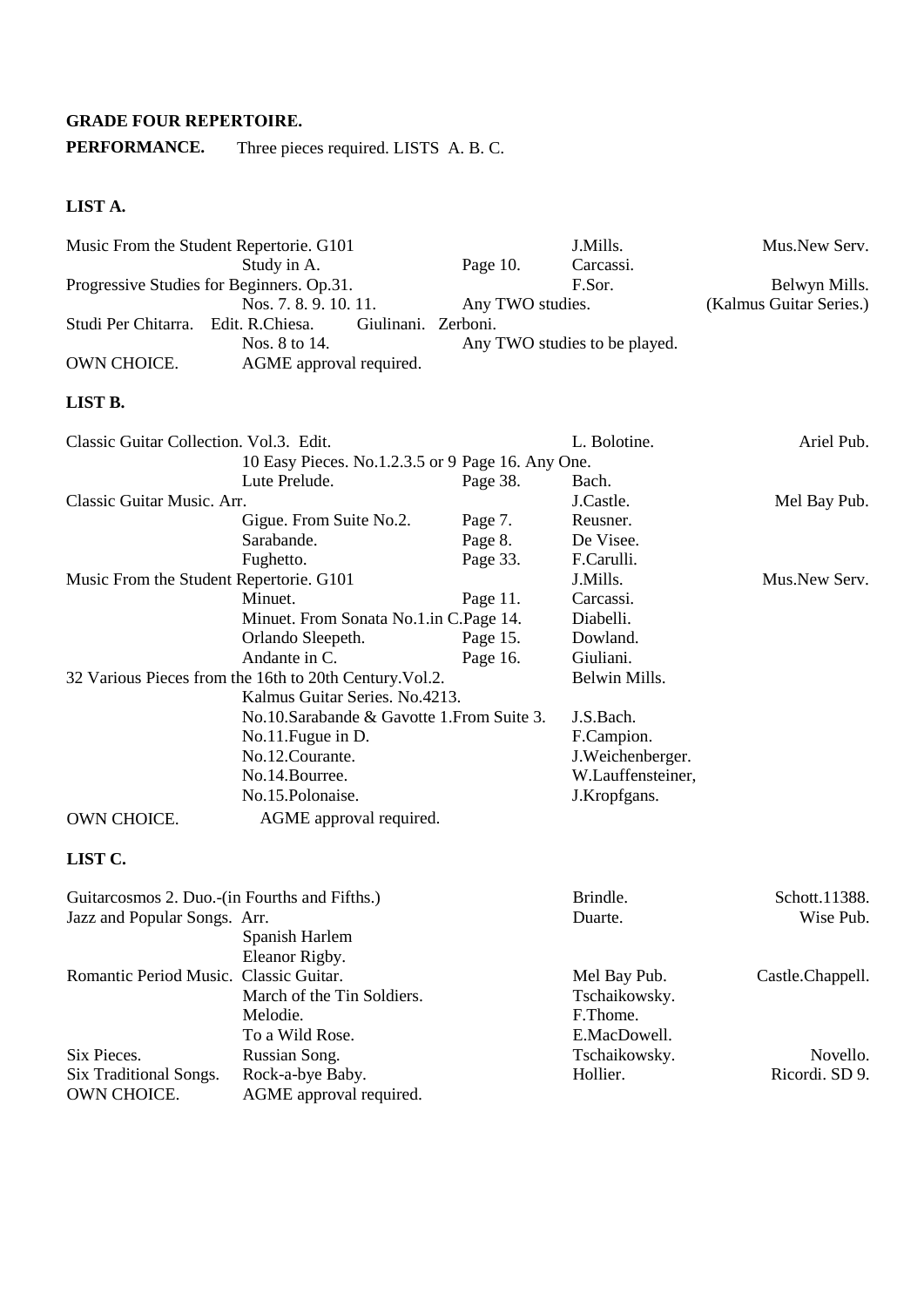# **GRADE FIVE REPERTOIRE.**

### **PERFORMANCE.** Three pieces required. LISTS A. B. C.

### **LIST A.**

| Guitarcosmos 2.                           | Sixths.                       | Page 2.           | R.Brindle.   | Schott.11388.                 |
|-------------------------------------------|-------------------------------|-------------------|--------------|-------------------------------|
| Melodic Studies for Classical Guitar.     |                               |                   | W.Lawry.     | Mel Bay.Castle.               |
|                                           | Lesson 38.                    | Page 50           |              |                               |
|                                           | and Study                     | Page 54           | Both as one. |                               |
| Music From the Student Repertorie. G101   |                               |                   | J.Mills.     | Mus.New Serv.                 |
|                                           | Study in D.                   | Page 23.          | F.Sor.       |                               |
|                                           | Study in B Minor.             | Page 24.          | F.Sor.       |                               |
| Progressive Studies for Beginners. Op.31. |                               |                   | F.Sor.       | Belwyn Mills.                 |
|                                           | Nos. 20, 21 or 22.            |                   |              | (Kalmus Guitar Series. 4255.) |
| Studi Per Chitarra.                       | Edit. R.Chiesa.               |                   | Giulinani.   | Zerboni.                      |
|                                           | Nos. 15, 16 & 17, 22, 23, 27. | Any ONE or Group. |              |                               |

### **LIST B.**

| Baroque Music for Classical Guitar.                     |          | J.Castle.         | Mel Bay. Castle. |
|---------------------------------------------------------|----------|-------------------|------------------|
| Gavotte.                                                |          | Handel.           |                  |
| Gavotte in Rondo Form.                                  |          | Dandrieu.         |                  |
| Classic Guitar Collection. Vol.3. Edit.                 |          | L. Bolotine.      | Ariel Pub.       |
| Thirty Two Pieces. No.21 $& 22$ , or 29, or 32.         |          | Pages 52, 57, 59. |                  |
| Music From the Student Repertorie. G101                 |          | J.Mills.          | Mus.New Serv.    |
| Prelude in D Minor.                                     | Page 20. | F.Molino.         |                  |
| Prelude No.6.                                           | Page 22. | M.Pomce.          |                  |
| 32 Various Pieces from the 16th to 20th Century. Vol.2. |          | Belwin Mills.     |                  |
| Kalmus Guitar Series. No.4213.                          |          |                   |                  |
| No.20. Fughetta. Op.113.                                |          | M.Giuliani.       |                  |
| No.27. Zwei Satze.                                      |          | H.Ambrosius.      |                  |
| No.28. Sicilliano. Op.111 No.8.                         |          | B.Henze.          |                  |

| Classic Guitar Music.               | Arr.J.Castle.                       |                 |               | Mel Bay Pub.    |
|-------------------------------------|-------------------------------------|-----------------|---------------|-----------------|
|                                     | Barcarole.                          | Page 76.        | Offenbach.    |                 |
|                                     | Waltz in A Major.                   | Page 79.        | Brahms.       |                 |
| El Noi De La Mare. Catalan Lullaby. |                                     | Arr.M.Criswick. |               | Fentone-Castle. |
|                                     | Guitar Series.                      |                 | J.Snyder.     | Folk World.     |
|                                     | Maple Leaf Rag,                     |                 |               |                 |
|                                     | The Easy Winners,                   |                 |               |                 |
|                                     | The Entertainer.                    |                 |               |                 |
| Jazz and Popular Songs. Arr.Duarte. |                                     |                 |               | Wise Pub.       |
|                                     | Stardust or Days of Wine and Roses. |                 |               |                 |
| Memory. Theme from 'Cats'.          |                                     |                 | A, Webber.    | Chappell.       |
| The Romantic Guitar.                |                                     |                 | C.Bonell.     | IMP-Castle.     |
|                                     | Waltz.                              |                 | Tschaikowski. |                 |
| OWN CHOICE.                         | AGME approval required.             |                 |               |                 |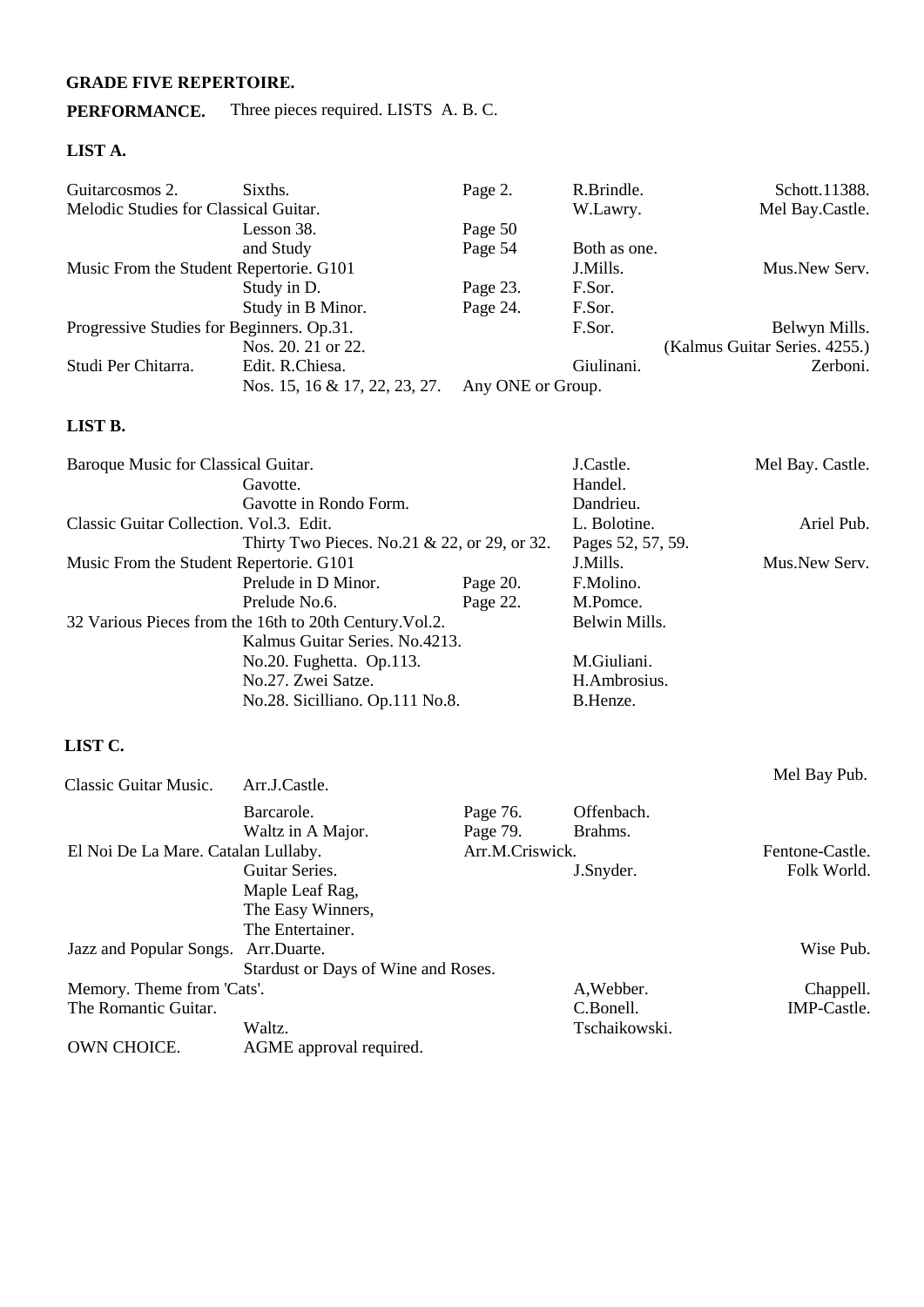### **GRADE SIX REPERTOIRE.**

### **PERFORMANCE.** Four pieces are required. LISTS A.B.C.D.

### **LIST A.**

| Classic Guitar Collection. Vol.3. Edit.   |                                                         |          | L. Bolotine.                  | Ariel Pub.                                |
|-------------------------------------------|---------------------------------------------------------|----------|-------------------------------|-------------------------------------------|
|                                           | Etude in E or A. Any One.                               | Page 72. | M.Carcassi.                   |                                           |
| Guitarcosmos 2.                           |                                                         |          | R.Brindle.                    | Schott.11388.                             |
|                                           | Left-Hand Slurs                                         |          | Pages 10                      |                                           |
|                                           | OR Tremolo.                                             |          | Pages 12.                     |                                           |
| Guitarcosmos 3                            |                                                         |          | R.Brindle.                    | Schott.11388.                             |
|                                           | Threes and Fives                                        |          | Pages 14                      |                                           |
|                                           | OR Tone & Semitone Arpeggios.                           |          | Pages 15.                     |                                           |
|                                           | Op.60. No. 18. GA 2.                                    |          | Carcassi.                     | Schott.                                   |
| Progressive Studies for Beginners. Op.31. |                                                         |          | F.Sor.                        | Belwyn Mills.                             |
|                                           | Nos. 14. 16 or 19.                                      |          |                               | Kalmus Guitar Series. 4255                |
| Studi Per Chitarra.                       | Edit. R.Chiesa.                                         |          | Giulinani.                    | Zerboni.                                  |
|                                           | Nos. 32 to 43.                                          |          | Any TWO studies to be played. |                                           |
|                                           | Study No 6. GA 34.                                      |          | Coste.                        | Schott.                                   |
|                                           | 32 Various Pieces from the 16th to 20th Century. Vol.2. |          | Belwin Mills.                 |                                           |
|                                           | No 32 Etude.                                            |          |                               | S. Behrend. Kalmus Guitar Series No. 4213 |
| Own Choice                                | AGME approval required.                                 |          |                               |                                           |

#### **LIST B.**

| Bach for Classical Guitar.        |                                                                      |                       | Barreiro.                       | Hansen-                       |
|-----------------------------------|----------------------------------------------------------------------|-----------------------|---------------------------------|-------------------------------|
|                                   | Bouree.                                                              | Page 11               | J.S.Bach                        | Castle.                       |
| Classic Guitar Music.             | OR Sarabande.                                                        | Page 14               | J.S.Bach.<br>Arr.J.Castle.      | Mel Bay Pub.                  |
|                                   | Two-Part Invention.<br>Suite for Lute.                               | Page 12.              | Bach.                           |                               |
|                                   | <b>Overture and Sarabande</b><br>OR.                                 | Pages 19              | De Richee.                      |                               |
|                                   | Minuet and Rondo.<br>Dance of the Blessed Spirits.                   | Pages 21.<br>Page 23. | De Richee.<br>Gluck.            |                               |
| Classic Guitar Collection. Vol.3. | Six Caprices. No.1.2 or 3. Op.26. Page 60.                           |                       | Edit.L.Bolotine.<br>M.Carcassi. | Ariel Pub.                    |
| 6 Lute Pieces.                    | Fantasia.<br>32 Various Pieces from the 16th to 20th Century. Vol.2. |                       | Holborne.                       | Berben 1725.<br>Belwin Mills. |
| OWN CHOICE.                       | Kalmus Guitar Series. No.4213.<br>No.31.<br>AGME approval required.  |                       | Elegie.                         | T.Hlouschek.                  |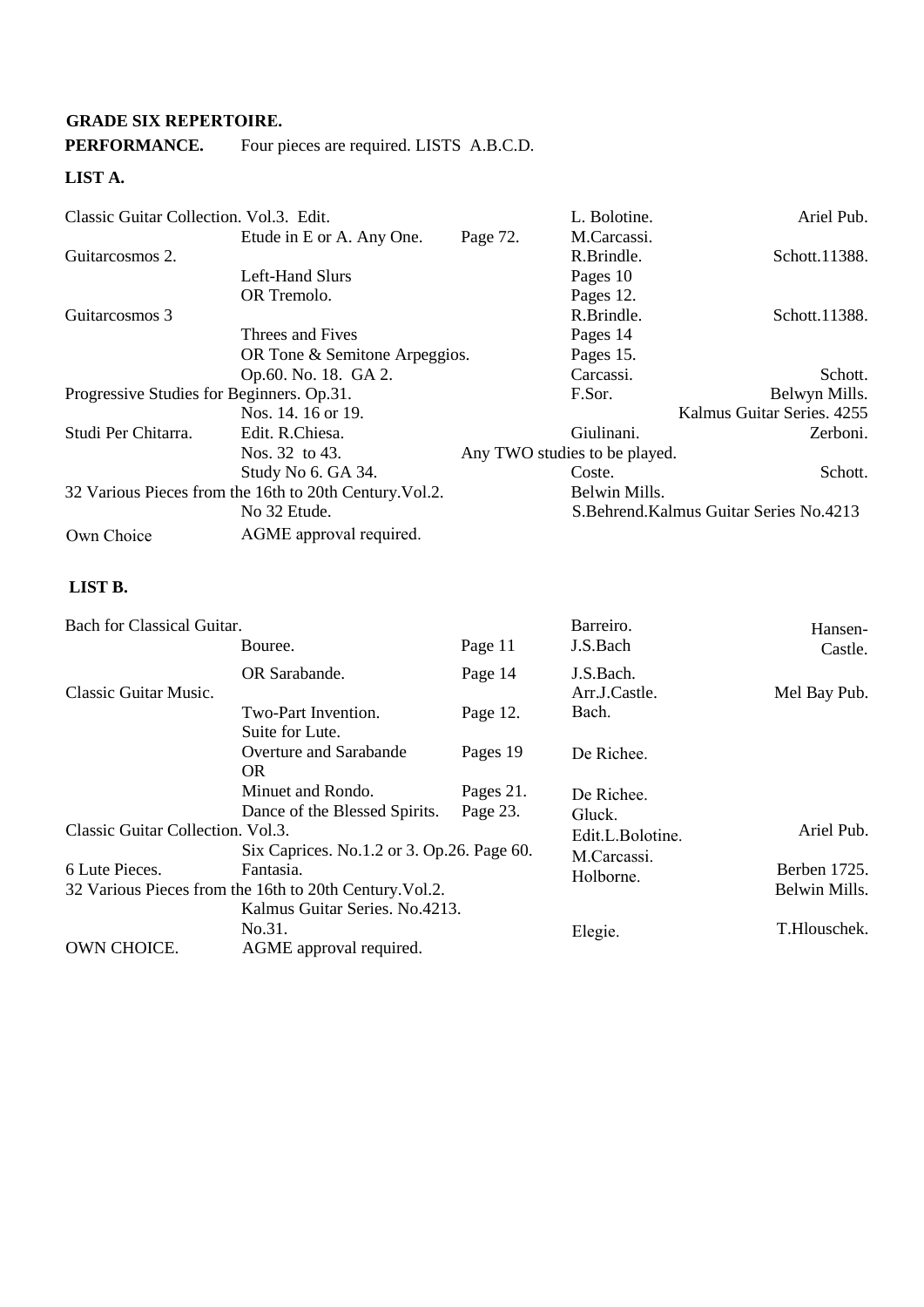| Air. From Four Pieces                      |                                 | Breves.        | Martin.<br>UE 12711.      |
|--------------------------------------------|---------------------------------|----------------|---------------------------|
| Classic Guitar Music.                      |                                 | Arr.J.Castle.  | Mel Bay Pub.              |
|                                            | Waltz in A Major. Op.39. No.15. | Brahms.        |                           |
|                                            | Elegie.                         | Massenet.      |                           |
| Gymnopedie No 1.                           |                                 | Arr. Criswick. | Satie.Fentone-Castle.     |
| Homage to Ravel. Easy Modern Guitar Music. |                                 | Wills.         | OUP.                      |
| Prelude 4.                                 |                                 | Villa-Lobos.   | Eschig.                   |
| Etude No 5 in C major.                     |                                 | Villa-Lobos.   | Eschig.                   |
| Rondo in A Major. Classic Guitar.          |                                 | Carcassi.      | Mel Bay-Castle.           |
| Spanish Romance. Anon.                     |                                 | Arr.Criswick.  | F <sub>191</sub> -Castle. |
| The Watermill.                             |                                 | Arr.Quine.     | Binge. OUP.               |
| OWN CHOICE.                                | AGME approval required.         |                |                           |
| <b>LIST D.</b>                             |                                 |                |                           |

| Guitarcosmos 2.                                |                                 |          | Brindle.    | Schott.11388    |
|------------------------------------------------|---------------------------------|----------|-------------|-----------------|
|                                                | <b>Bitonal Canon.</b>           | Page 14. |             |                 |
| Jazz and Popular Songs.                        |                                 |          | Arr.Duarte. | . Wise Pub.     |
|                                                | Ain't Misbehavin'.              |          |             |                 |
|                                                | The Girl Next Door.             |          |             |                 |
|                                                | (They Long to Be) Close to You, |          |             |                 |
|                                                | Don't Get Around Much Anymore.  |          |             |                 |
|                                                | The Girl from Ipanema.          |          |             |                 |
| Shepherd Boy.                                  | Impressionist Period Music.     |          | Grieg.      | Mel Bay-Castle. |
| Tapestry. Jazz Selection for Classical Guitar. |                                 |          | Solow.      | Mel Bay-Castle. |
| The Deer Hunter.                               |                                 |          | S.Myers.    | Castle Music.   |
| OWN CHOICE.                                    | AGME approval required.         |          |             |                 |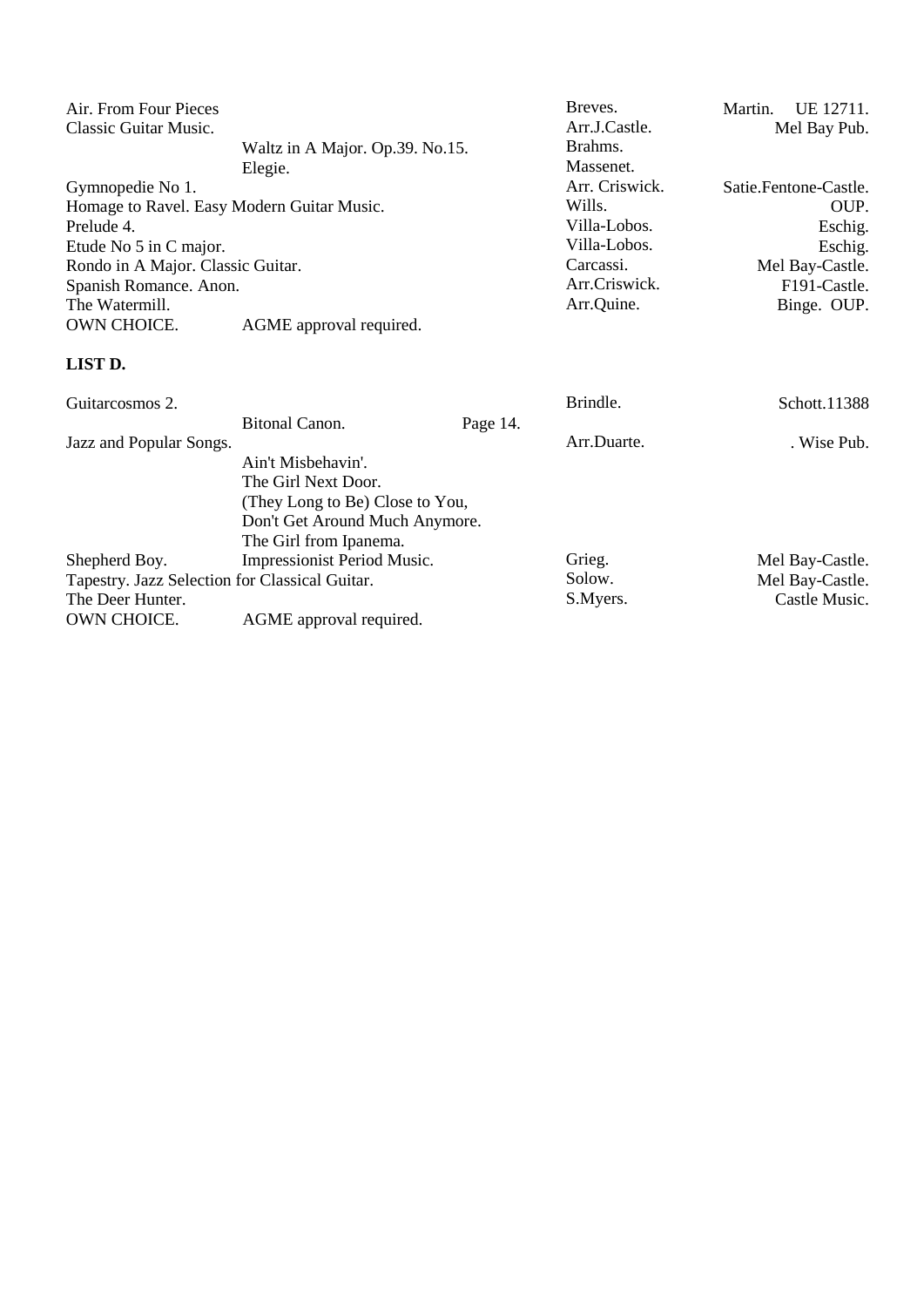#### **GRADE SEVEN REPERTOIRE.**

# **PERFORMANCE.** Four pieces required. LISTS A.B.C.D.

#### **LIST A.**

| Classic Guitar Collection. Vol.3.       |                                                         |                             | Edit. L.Bolotine.  | Ariel Pub.           |
|-----------------------------------------|---------------------------------------------------------|-----------------------------|--------------------|----------------------|
|                                         | Etude on a Theme by Mozart. Page 78.                    |                             | F.Carulli.         |                      |
| Douz Etudes for Guitar. No.1.5.6.or 8.  |                                                         |                             | Villa-Lobos.       | Eschig.              |
| Guitarcosmos 2                          |                                                         |                             | R.Brindle.         | Schott.11388.        |
|                                         | Arpeggiato.                                             | Page 22.                    |                    |                      |
| Studi Per Chitarra.                     |                                                         |                             | Edit. R.Chiesa.    | Giulinani. Zerboni.  |
|                                         | Nos. 54, 57, 58, 59, 60.                                | Any ONE study to be played. |                    |                      |
| Study No 10, 13, 14 or 19.              |                                                         |                             | F.Sor.             | Albert-Segovia Edit. |
| Twelve Studies. GA 78. G7               |                                                         |                             | F.Sor.             | Schott.              |
|                                         | Op.29. No.1, 4, 7, or 9.                                |                             |                    |                      |
|                                         | 32 Various Pieces from the 16th to 20th Century. Vol.2. |                             |                    | Belwin Mills.        |
|                                         | Kalmus Guitar Series. No.4213.                          |                             |                    |                      |
|                                         | No.21. Zwei Etuden. No.1. or No.2.                      |                             | D.Garcia.          |                      |
| OWN CHOICE.                             | AGME approval required.                                 |                             |                    |                      |
| LIST B.                                 |                                                         |                             |                    |                      |
| Allegro. From Time Pieces.              |                                                         | Page 22.                    | Haydn.             | Fentone-Castle.      |
| Classic Guitar Collection. Vol.3.       |                                                         |                             | Edit. L. Bolotine. | Ariel Pub.           |
|                                         | Sonata in A.                                            | Page 88.                    | F.Carulli.         |                      |
| Fughetta. GA 148.                       |                                                         |                             | Handel.            | Schott.              |
| 1st Lute Suite. Allemande or Sarabande. |                                                         |                             | Bach.              | Faber.               |
|                                         | 32 Various Pieces from the 16th to 20th Century. Vol.2. |                             |                    | Belwin Mills.        |
|                                         | Kalmus Guitar Series. No.4213.                          |                             |                    |                      |

|                                          | Txailings Outlat Defies. Tw. 7219.                    |            |                |
|------------------------------------------|-------------------------------------------------------|------------|----------------|
|                                          | No.24, Bolero.                                        | J.Arcas.   |                |
|                                          | No.25. Danza Mora.                                    | F.Tarrega. |                |
| 700 Years of Music for Classical Guitar. |                                                       | Arr.Blain. | Hansen-Castle. |
|                                          | Six Lute Pieces of the Renaissance. No 1 and 4. Both. |            |                |
|                                          | Scherzo.                                              | Giuliani.  |                |
| OWN CHOICE.                              | AGME approval required.                               |            |                |
|                                          |                                                       |            |                |

| Classic Guitar Music.          |                                       |             | Arr.J.Castle.   | Mel Bay Pub.    |
|--------------------------------|---------------------------------------|-------------|-----------------|-----------------|
|                                | Kujawiak. Second Mazurka.             |             | Wieniawski.     |                 |
|                                | Humoresque. Op.10.No.2.               |             | Tschaikowsky.   |                 |
|                                | Anitra's Dance. From Peer Gynt Suite. |             | Grieg.          |                 |
|                                | March.                                | Scharwenka. |                 |                 |
| Classic Guitar Solos. MB 93213 |                                       |             |                 | Mel Bay-Castle. |
|                                | The Little Windmill.                  |             | Saint Saens.    |                 |
|                                | Romanza.                              |             | Spanish Origin. |                 |
|                                | On The Patio.                         |             | J.Castle.       |                 |
| Preludes. Any two. BA 9549.    |                                       |             | Tarrega.        | Ricordi.        |
| OWN CHOICE.                    | AGME approval required.               |             |                 |                 |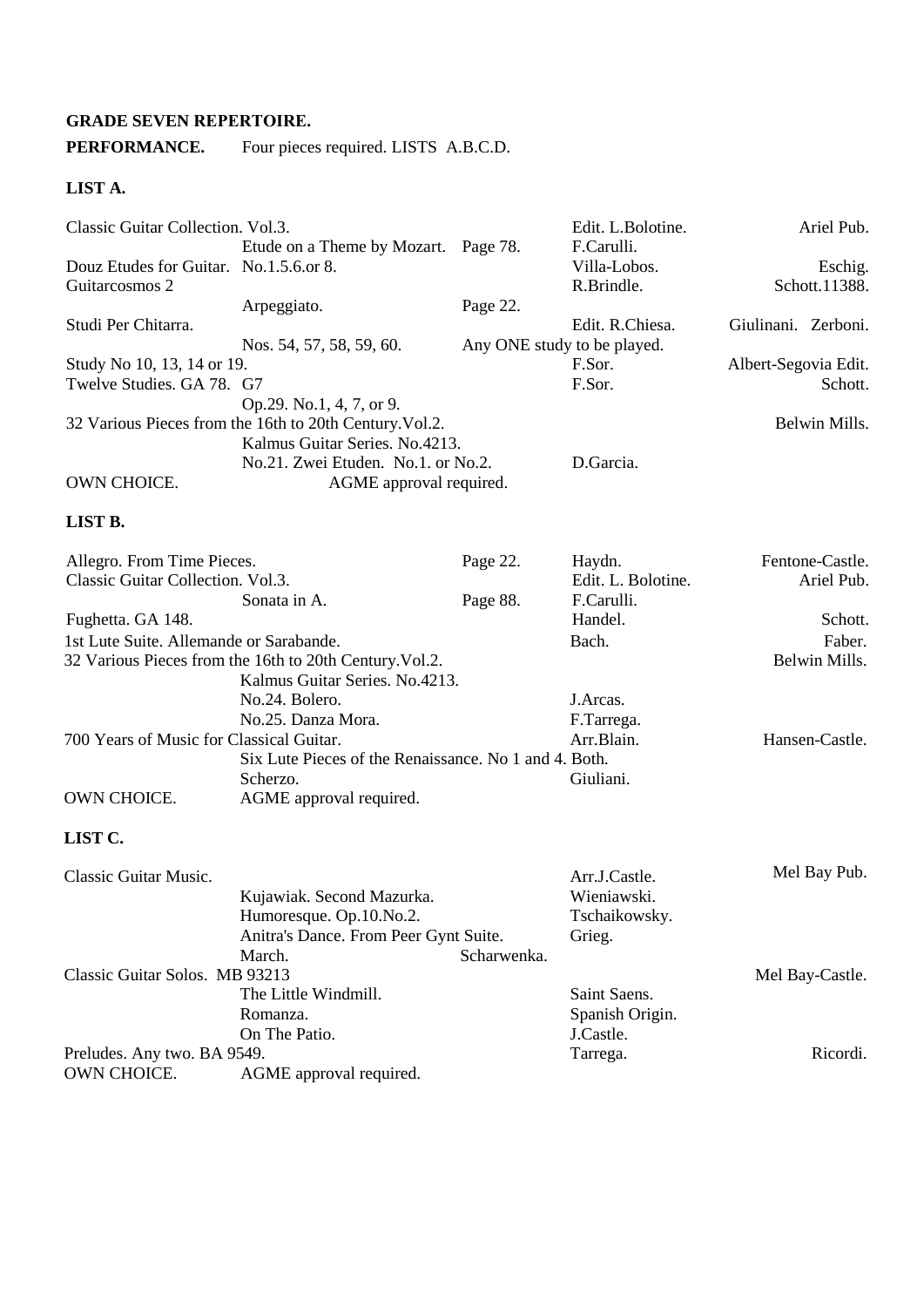# **LIST D.**

| Fur Elise.                      | Arr. Bonell.              |         | <b>Beethoven</b> | IMP-Castle. |
|---------------------------------|---------------------------|---------|------------------|-------------|
| Homenaje.                       |                           |         | De Falla.        | Chester.    |
| Jazz and Popular Songs.         |                           |         | Arr.Duarte.      | Wise Pub.   |
|                                 | Taking a Chance on Love.  |         |                  |             |
|                                 | Lullaby of Birdland.      |         |                  |             |
|                                 | Far Away Places.          |         |                  |             |
|                                 | When Sunny Gets Blue.     |         |                  |             |
|                                 | Fly Me To The Moon.       |         |                  |             |
|                                 | Stormy Weather.           |         |                  |             |
| Marionette Dance.               | Arr. Bonell.              |         | Legnani.         | IMP-Castle. |
| Prelude No.1, $5$ , or 6.       |                           |         | Villa-Lobos.     | Eschig.     |
| Twentieth Century Guitar Music. |                           |         |                  | Schirmer.   |
|                                 | The Last Django in Paris. |         |                  | J.Puma.     |
|                                 | Serenading the Beauty.    | Page 40 | Rautavarra.      |             |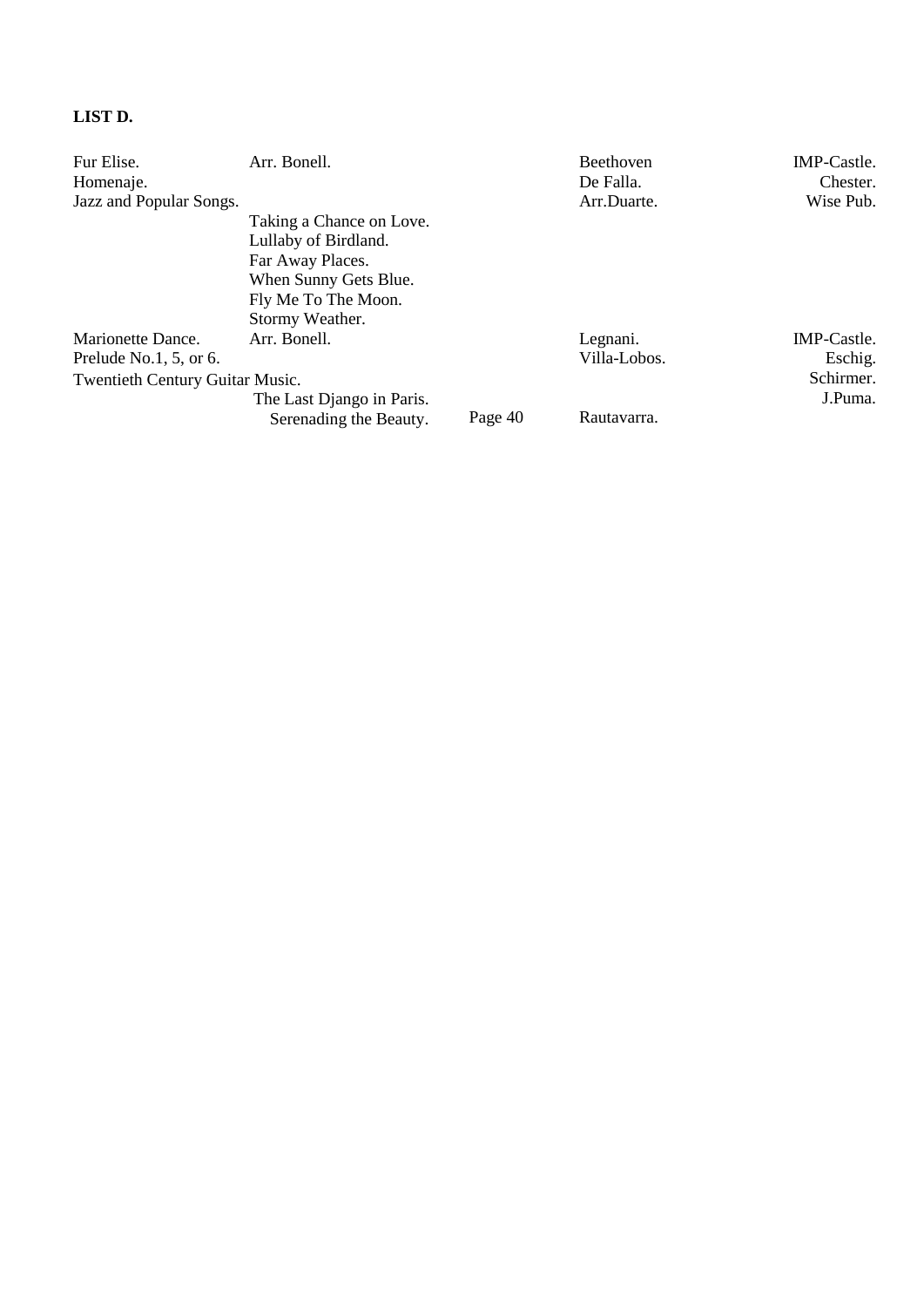### **GRADE EIGHT REPERTOIRE.**

# **PERFORMANCE.** Four pieces required. LISTS A.B.C.D.

### **LIST A.**

| Douz Etudes for Guitar. No.2. 4 or 7.<br>Guitarcosmos 2. |                                                         |          | Villa-Lobos.<br>R.Brindle. | Eschig.<br>Schott.11388. |
|----------------------------------------------------------|---------------------------------------------------------|----------|----------------------------|--------------------------|
|                                                          | <b>Repeated Semiquavers</b><br>Four Part Chords.        | Pages 7  |                            |                          |
| Studi Per Chitarra.                                      | Edit. R.Chiesa.                                         | Pages 9  | Giulinani.                 | Zerboni.                 |
|                                                          | Nos. 61, 62, 66, 69, 70, 76, 77, 78, 79, 80.            |          | Any ONE.                   |                          |
| Study.                                                   | No 17,18 or 20.                                         | P.38-43  | Auguado. 6404.             | Suv.Zerboni.             |
| Study. Op 38.                                            | No 21 or 25. GA 34.                                     |          | Coste.                     | Schott.                  |
| Twelve Studies. GA 78.                                   |                                                         |          | F.Sor.                     | Schott.                  |
|                                                          | Op.29. No.2, 3, 5, 6, 10, 11 or 12.                     |          |                            |                          |
| 10 Studies for Guitar. Book 2. Nos. 11 to 20.            |                                                         |          | Dodgson-Quine.             | Ricordi.                 |
|                                                          | Any study except No.18.                                 |          |                            |                          |
|                                                          | 32 Various Pieces from the 16th to 20th Century. Vol.2. |          |                            | Belwin Mills.            |
|                                                          | Kalmus Guitar Series. No.4213.                          |          |                            |                          |
|                                                          | No.22. Etude. Op.38. Nr.19.                             |          | N.Coste.                   |                          |
|                                                          | No.23. Etude.                                           |          | J.Mertz.                   |                          |
| OWN CHOICE.                                              | AGME approval required.                                 |          |                            |                          |
| LIST B.                                                  |                                                         |          |                            |                          |
|                                                          |                                                         |          |                            |                          |
| Allemande. Suite in E Minor.                             |                                                         |          | Buxtehude.                 | Faber.                   |
|                                                          | From the Julian Bream Guitar Library.                   |          |                            |                          |
| Classic Guitar Music.                                    |                                                         |          | Arr.J.Castle.              | Mel Bay Pub.             |
|                                                          | Largo. Xerxes.                                          |          | Handel.                    |                          |
|                                                          | Allegretto. From 7th Symphony.                          |          | Beethoven.                 |                          |
|                                                          | Rondo.                                                  | Page 33. | F.Carulli.                 |                          |
| Classic Guitar Collection. Vol.3.                        |                                                         |          | Edit. L. Bolotine.         | Ariel Pub.               |
|                                                          | Sonatine in G.                                          | Page 74. | F.Gragnani.                |                          |
|                                                          | Theme and Variation. Beethoven. Page 80.                |          | Carulli.                   |                          |
| Favourite Classic Guitar Solos.                          |                                                         |          |                            | Mel Bay 93613 - Castle.  |
|                                                          | Fugue 1 OR 2 OR 3.                                      | Any one. | F.Campion.                 |                          |
| Melancholy Galliard.                                     |                                                         |          | Dowland.                   | Universal. UE 12472.     |
| Prelude.                                                 | From Prelude, Fugue & Allegro.                          |          | Bach.                      | OUP.                     |
| OWN CHOICE.                                              | AGME approval required.                                 |          |                            |                          |
| LIST C.                                                  |                                                         |          |                            |                          |
| Andante Largo.                                           | Op 5. No. 5.                                            |          | F.Sor                      | UE 11960.                |
| Ave Maria                                                |                                                         |          |                            |                          |
| Classic Guitar Music.                                    |                                                         |          | Arr.J.Castle.              | Mel Bay Pub.             |
|                                                          | Sonata Quasi Una Fantasia.                              | Page 29. | Beethoven.                 |                          |
|                                                          | Adagio. From the Grand Sonata. Op.22.                   |          | F.Sor.                     |                          |
|                                                          | Prelude No.4.                                           | Page 74. | Chopin.                    |                          |
|                                                          | Theme from 6th Symphony.                                |          | Tschaikowsky.              |                          |
| Six Part Suite.                                          | Any 3 Movements as ONE.                                 |          | Mairants.                  | Fenette-B & H.           |
| Three Lyric Pieces. No 1.                                |                                                         |          | Grieg.                     | Faber.                   |
| Valse Poeticos. No 3.                                    |                                                         |          | Arr. Mairants.             | Granados. B $&C$ .       |
| OWN CHOICE.                                              | AGME approval required.                                 |          |                            |                          |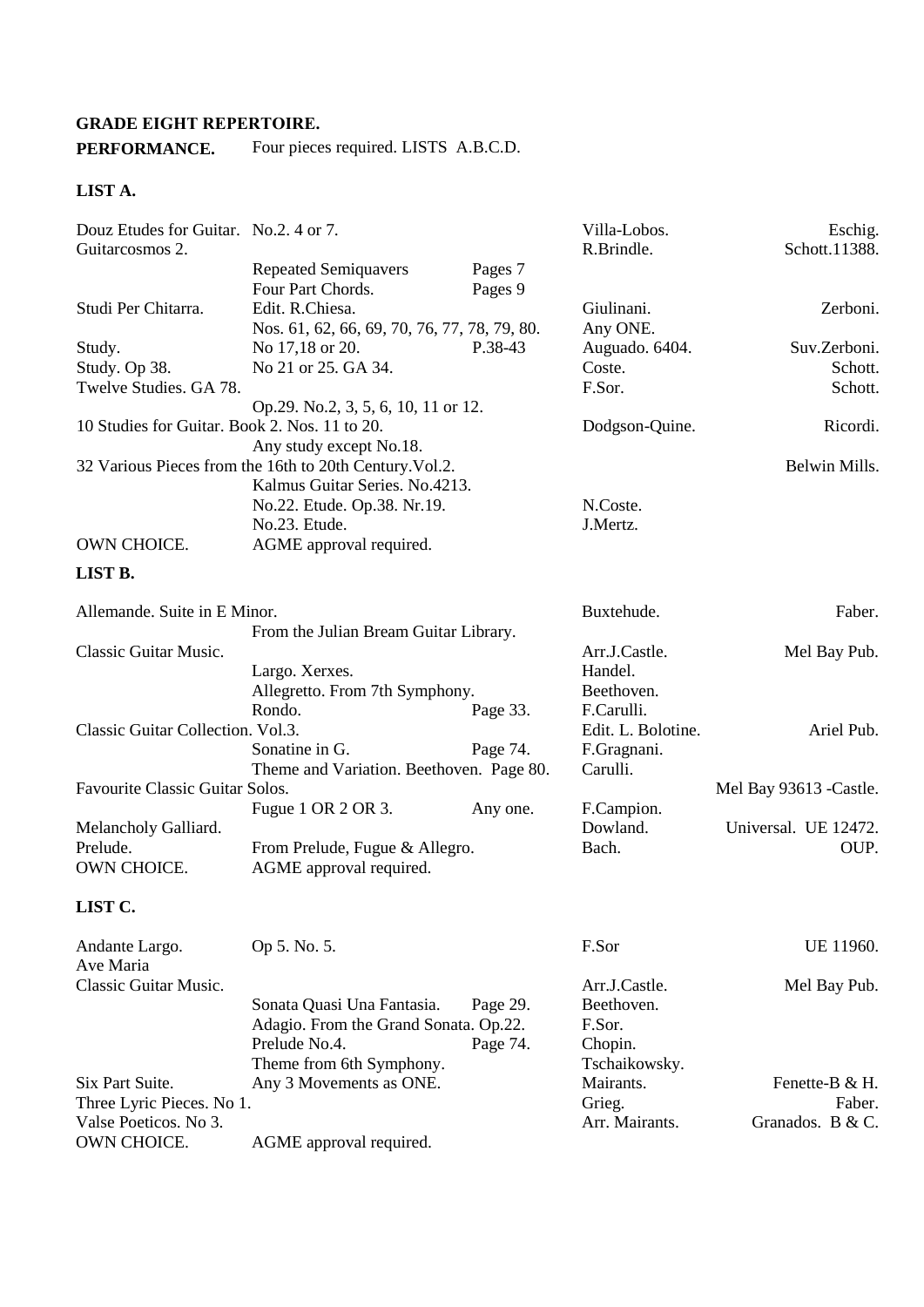# **LIST D.**

| Bagatelle No. 2.                |                                                 | Walton.      | OUP.      |
|---------------------------------|-------------------------------------------------|--------------|-----------|
| Gavotte - Choro.                | From Suite Populaire.                           | Villa Lobos. | Eschig.   |
| Jazz and Popular Songs.         |                                                 | Arr.Duarte.  | Wise Pub. |
|                                 | Basin Street Blues.                             |              |           |
|                                 | On the Sunny Side of the Street.                |              |           |
|                                 | What a Wonderful World.                         |              |           |
|                                 | I Fall in Love Too Easily OR Sophisticated Lady |              |           |
| Prelude No.2. or 5.             |                                                 | Villa-Lobos. | Eschig.   |
| Toccata. Modern Guitar Music.   |                                                 | Josephs.     | Oxford.   |
| Twentieth Century Guitar Music. |                                                 |              | Schirmer. |
|                                 | Gnossienne No.2.                                | Arr. Kraus.  | Satie.    |
|                                 | Lento. 2nd Movement. Sonata for Guitar.         | J.Feld.      |           |
|                                 | Madronos.                                       | Torroba.     |           |
|                                 | The Weeping Willow.                             | S.Joplin.    |           |
| <b>OWN CHOICE.</b>              | AGME approval required.                         |              |           |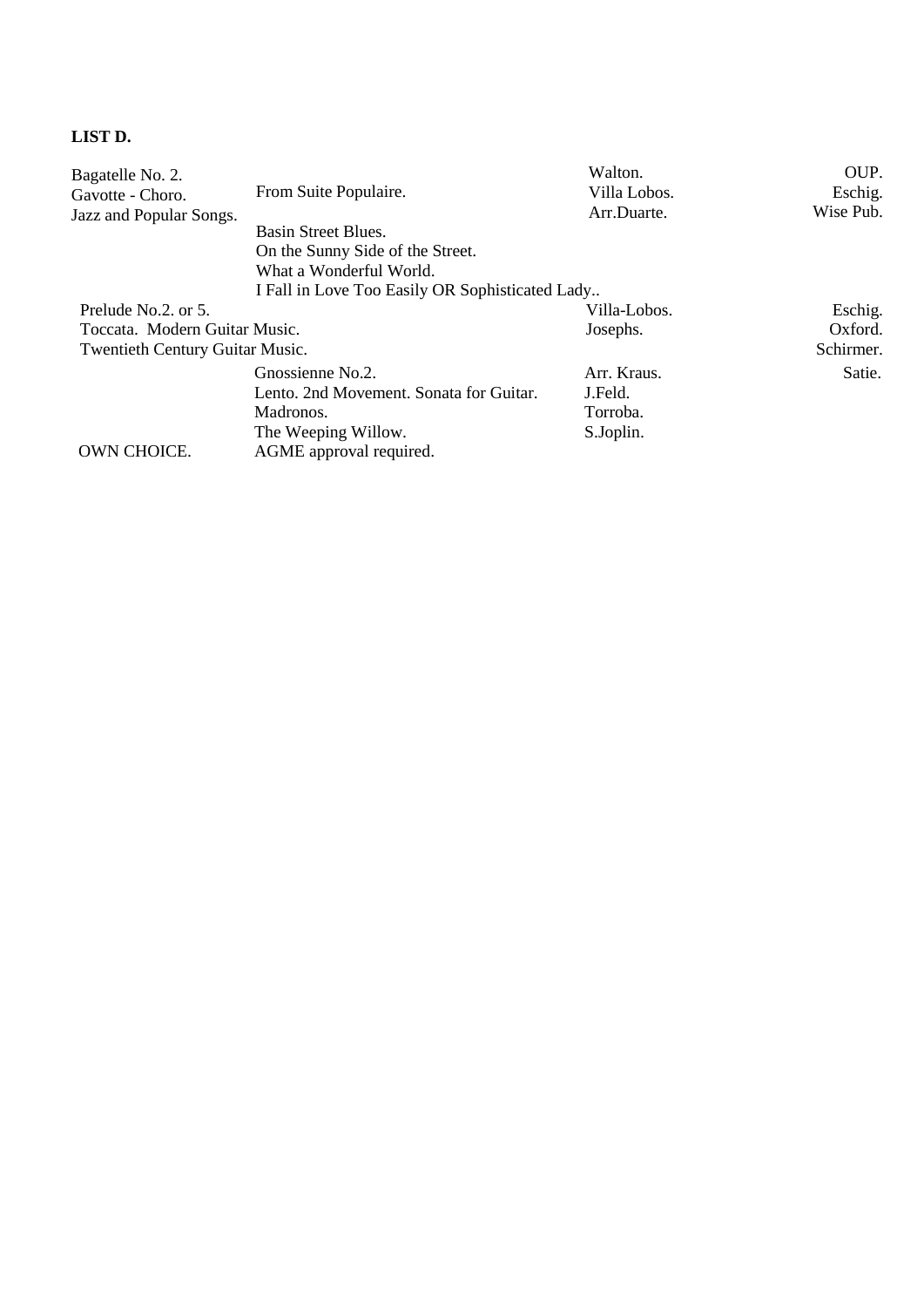#### **DIPLOMA REPERTOIRE.**

### **PERFORMANCE.** FOUR LISTS REQUIRED. A.B.C. and D.

The full program must represent the styles of four different composers and periods.

A concert standard of performance will be expected.

Tombeau Sur La Mort. P.125. Baroque Guitar. OWN CHOICE. AGME approval required.

 A recital program of at least 30 to 35 minutes of playing is mandatory. It is therefore possible that the candidate will find it necessary to select more works from the lists to provide a program of the required length.

The listed pieces can be used or replaced with works of a similar standard and style. It is necessary to submit the repertoire to the organiser for approval

At least ONE LIST is to be performed from memory, but any additional memory work by the candidate is optional.

#### **LIST A.**

| Classic Guitar Music.                        |                                        |           | Arr.J.Castle.      | Mel Bay Pub.      |
|----------------------------------------------|----------------------------------------|-----------|--------------------|-------------------|
|                                              | Recuerdos de la Alhambra.              |           | Tarrega.           |                   |
| Classic Guitar Collection. Vol.3.            |                                        |           | Edit. L. Bolotine. | Ariel Pub.        |
|                                              | Grand Etude.                           | Page 82.  | F.Carulli.         |                   |
|                                              | Tempest. Allegro.                      | Page 93.  | F.Carulli.         |                   |
| Lady Clifton's Spirit.                       |                                        |           | Dowland.           | Berben 1935.      |
|                                              | From Varietie of Lute Lessons. Vol. 5. |           |                    |                   |
| Minuet and Rondo.                            | Pieces de Clavecin.                    |           | Rameau.            | Berben 1694.      |
| Seven Pieces.                                | La Bourbonnoise OR Volte.              |           | Couperin.          | erben 1844.       |
| Studies. No 1, 3 or 5.                       |                                        |           | Villa Lobos.       | Segovia M.Eschig. |
| OWN CHOICE.                                  | AGME approval required.                |           |                    |                   |
| LIST B.                                      |                                        |           |                    |                   |
| Bone Chaos In The Castle (Contemporary)      |                                        |           |                    |                   |
| Classic Guitar Music.                        |                                        |           | Arr.J.Castle.      | Mel Bay Pub.      |
|                                              | Prelude and Fugue.                     | Page 14.  | J.S.Bach.          |                   |
| Concerto in E. GA 223. Two Movements.        |                                        |           | Boccherini.        | Schott.           |
| Concerto No 3 in F.                          | Op.70.                                 |           | Giuliani.          | Zerboni 7427.     |
| Concerto in A.                               |                                        |           | Vivaldi.           | Eischig 1113.     |
| Master Collection of Classical Guitar Music. |                                        |           | H.Volpe.           | Mel Bay Pub.      |
|                                              | Fugue in G.                            | Page 15.  | F.Campion-Volpe.   |                   |
| Sonata. L83.                                 |                                        |           | Scarlatti.         | Col.CO 184B.      |
| Sonata in C Major.                           | Op.15. OR Op.25.                       | Any Edit. | F.Sor.             |                   |
| Tombeau Sur La Mort. P.125. Baroque Guitar.  |                                        | Any Edit. |                    |                   |